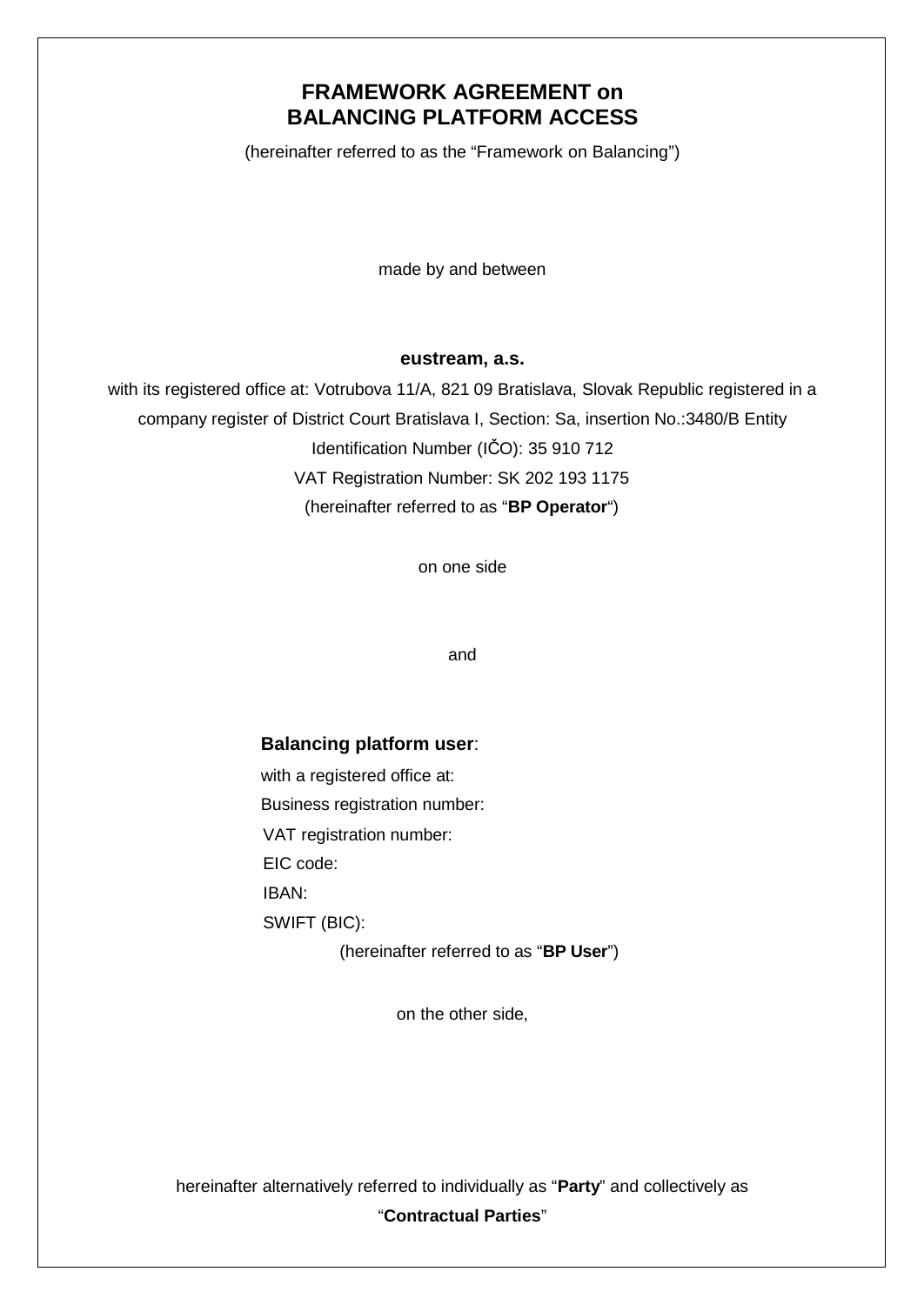# **Article 1**

### **Subject-matter of the Agreement**

- 1.1. This Agreement regulates general terms and conditions and rights and obligations of the BP Operator and BP User in connection with the operation and use of a balancing platform ("BP") for the execution of transactions to purchase and sell gas for the duration of this Agreement's validity.
- 1.2. The balancing platform is an electronic system operated and managed by the BP Operator affording external access through an online interface. The balancing platform allows the Contractual Parties to undertake legal acts pertaining to business transactions in the meaning of the General Business Terms and Conditions and the Procedures and Rules for Trading on Balancing Platform.
- 1.3. Under this Agreement, the BP Operator operates a balancing platform in compliance with the requirements of Commission Regulation (EU) No. 312/2014 establishing a network code on gas balancing of transmission networks and enables BP Users free of charge access to this balancing platform.
- 1.4. Under this Agreement, the BP User is authorized to use the balancing platform at no charge in accordance with this Agreement, the General Business Terms and Conditions and Procedures and Rules for Trading on Balancing Platform by BP User employees having authorized access to the Balancing Platform pursuant to Customer Onboarding Form.
- 1.5. Under this Agreement, the BP User accedes to and undertakes to respect the General Business Terms and Conditions of the BP Operator and Procedures and Rules for Trading on Balancing Platform and Customer Onboarding Form published on the website of the BP Operator.
- 1.6. The legal relationship between the Contractual Parties shall be governed by the Operational Order of the BP Operator upon its entry into force on the day a decision by the RONI on Operational Order approval comes into a force.
- 1.7. The General Business Terms and Conditions and Procedures and Rules for Trading on Balancing Platform and Customer Onboarding Form comprise an integral part of this Agreement.

# **Article 2 Agreement Duration and Termination**

2.1. A condition for the inception of this Agreement is acceptance of a draft hereof by the second Contractual Party without qualifications, addendums, deviations or restrictions and its execution in writing; the signatures of the authorized representatives of the Contractual Parties must for this purpose be effected on a single page. These conditions apply analogously to the execution of addendums of this Agreement.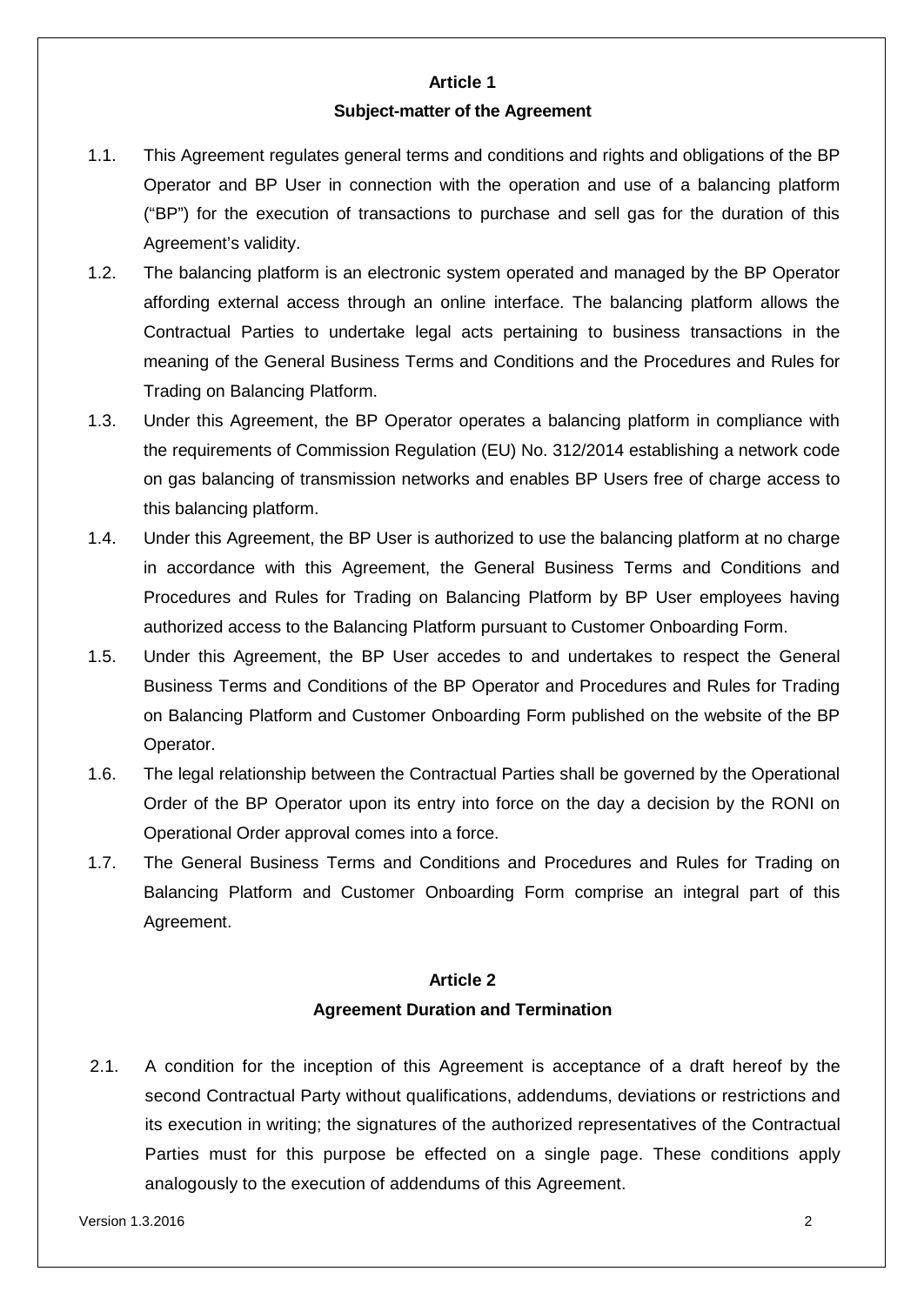- 2.2. This Agreement is executed for an indefinite period and enters into force on the day it is signed by both Contractual Parties. In case this Agreement is executed between Contractual Parties which are parts of the Vertically Integrated Company this Agreement enters into force on the day a decision by the RONI on Agreement approval comes into a force.
- 2.3. The BP Operator has the right to withdraw from this Agreement if the BP User is in gross breach of a contractual obligation ensuing from this Agreement or is in repeated breach of another contractual obligation ensuing herefrom and fails despite a written notification to perform such obligation(s) within a deadline stipulated in this notification or fails to remedy an irregular situation within a deadline stipulated in a written notification, unless agreed otherwise in this Agreement.
- 2.4. The BP User has the right to withdraw from this Agreement if the BP Operator is in gross breach of a contractual obligation ensuing from this Agreement and despite a written notification, no remedy is effected within a deadline stipulated in this notification. Such deadline shall be no less than thirty (30) business days. For purpose of this Agreement business day shall represent all calendar days except of non-working day bank holiday or public holiday in Slovak Republic.
- 2.5. The BP User has the right to withdraw from this Agreement if the BP Operator changes the General Business Terms and Conditions of the BP Operator and/or Procedures and Rules for Trading on Balancing Platform. In such a case, the BP User is entitled to exercise its right to withdraw from this Agreement within seven (7) business days of the day on which it was notified of the change in the General Business Terms and Conditions of the BP Operator pursuant to the preceding sentence. The BP Operator is obliged to effect notifications pursuant to the preceding sentence at least seven (7) business days before publication of the updated wording of the General Business Terms and Conditions of the BP Operator and Procedures and Rules for Trading on Balancing Platform on its website.
- 2.6. Withdrawal shall be effected in writing and is effective upon receipt of the written notification of withdrawal by the second Contractual Party.
- 2.7. Either Contractual Party may terminate this Agreement. The notice period is one (1) calendar month and begins to run on the first day of the month following the month in which written notice of termination is delivered to the second Contractual Party.
- 2.8. This Agreement may be terminated upon the mutual Agreement of both Contractual Parties. A Termination Agreement shall be executed in writing.
- 2.9. At the date of termination of this Agreement, all rights and obligations of the Contractual Parties ensuing herefrom expire with the exception of those rights and obligations which by their nature shall continue to obtain. The provisions concerning the protection of information, compensation of damage, contractual fines and dispute resolution shall continue to be valid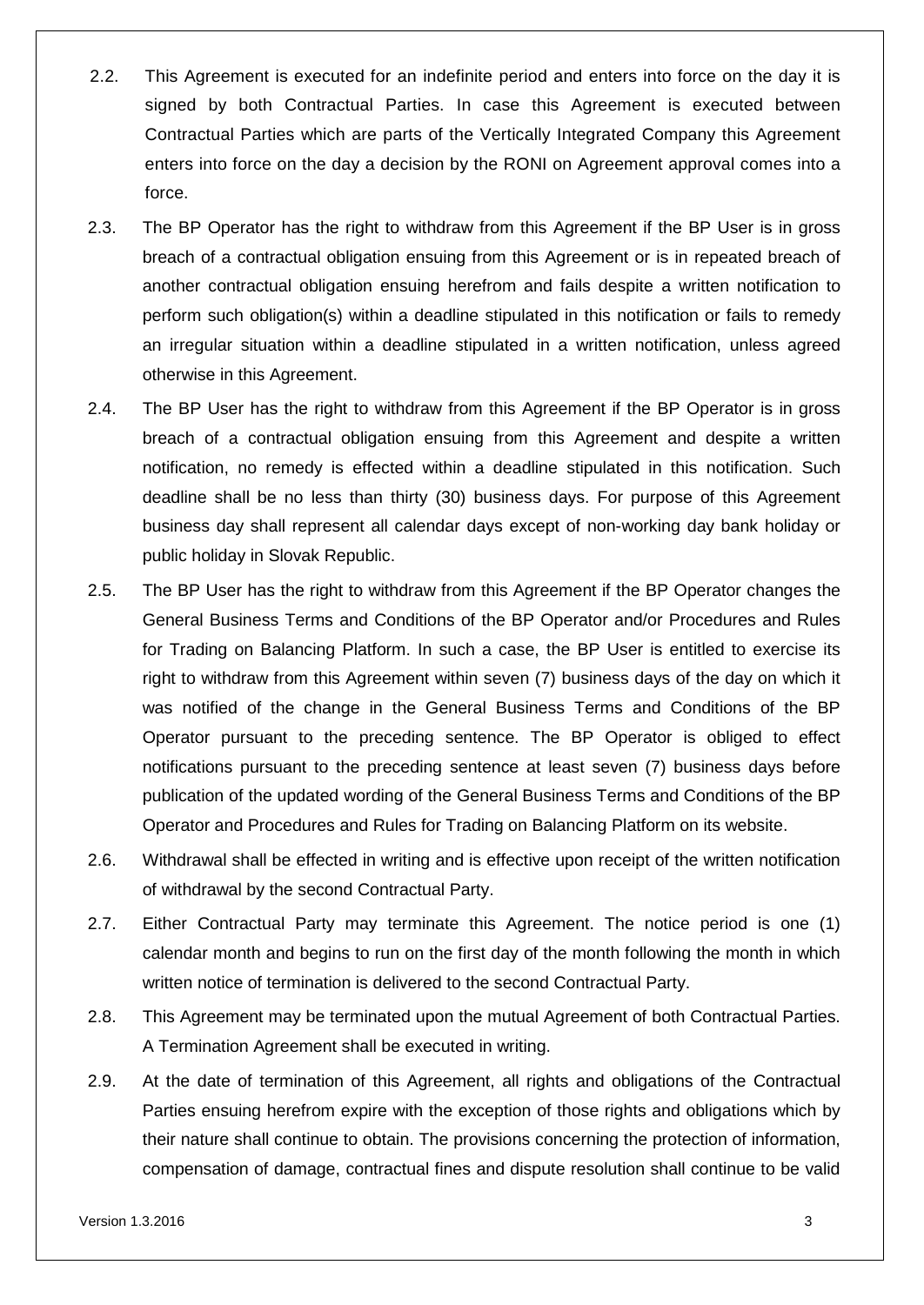even after this Agreement is no longer in effect.

### **Article 3 Final Provisions**

- 3.1. The legal relationship between the Contractual Parties is governed by Slovak law. Rights and obligations of the Contractual Parties not expressly addressed in this Agreement or its annexes or in the General Business Terms and Conditions of the BP Operator or Procedures and Rules for Trading on Balancing Platform are stipulated by the generally binding legal regulations.
- 3.2. The Contractual Parties represent that if in the future any provision of this Agreement or its addendums shall be found to be invalid, this shall have not prejudice the validity of the other arrangements in the Agreement. In assessing the invalid provision of the Agreement, the provision in law that is closest in nature to the invalid provision shall be applied.
- 3.3. This Agreement may only be amended and supplemented by written addendums numbered sequentially in ascending order; the signatures of the authorized representatives of the Contractual Parties must for this purpose be effected on a single page.
- 3.4. The BP User acknowledges that the BP Operator is authorized to amend the General Business Terms and Conditions of the BP Operator and Procedures and Rules for Trading on Balancing Platform, in particular where the need for such a change arises from legislation or practices of the Contractual Parties. The General Business Terms and Conditions of the BP Operator and Procedures and Rules for Trading on Balancing Platform are valid and binding for both Contractual Parties on the day they are published on the website of the BP Operator.
- 3.5. The BP Operator acknowledges that the BP User is authorized to Set up/Edit/Cancel access of authorized employees of the BP User to the Balancing Platform by amending the Customer Onboarding Form.
- 3.6. The Operational Order is valid and binding for both Contractual Parties upon its entry into force on the day a decision by the RONI on Operational Order approval comes into a force. Divergent provisions of the Operational Order shall prevail over the wording of this Agreement.
- 3.7. Divergent provisions of the General Business Terms and Conditions of the BP Operator or divergent provisions of Procedures and Rules for Trading on Balancing Platform shall prevail over the wording of this Agreement.
- 3.8. Should any provision of this Agreement be superseded by new legislation, the Contractual Parties shall replace the affected provision of this Agreement with a new provision ensuing from the new legislation or shall agree on a provision that comes closest to meeting the objective that the Contractual Parties had in mind when formulating this Agreement. The other provisions of this Agreement shall remain unchanged.
- 3.9. This Agreement is prepared in 2 counterparts, of which each Contractual Party shall receive